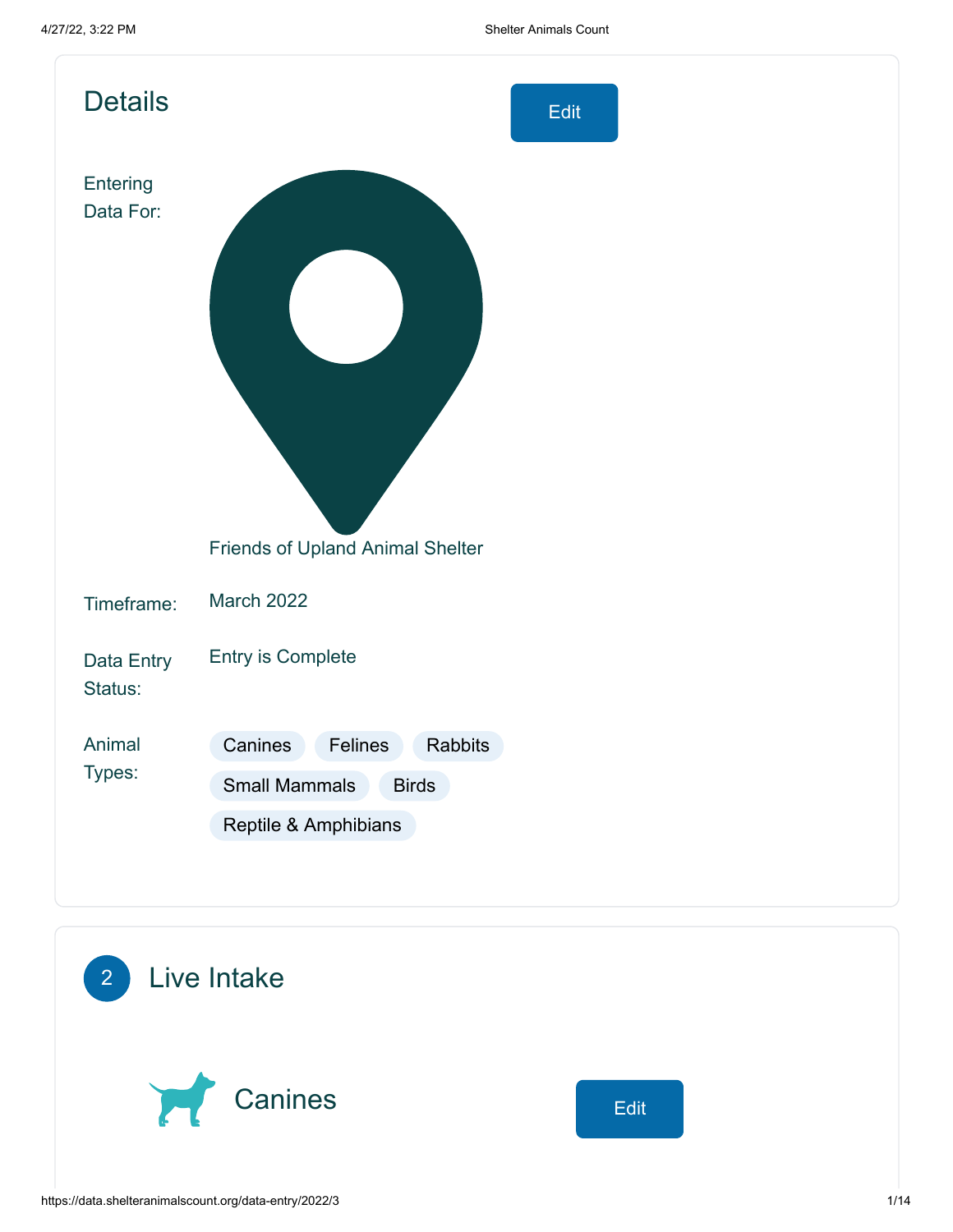|                                              | <b>Adult</b>   | Up to 5<br>mos. | Age<br><b>Unknow</b><br>n | Subtotal       |
|----------------------------------------------|----------------|-----------------|---------------------------|----------------|
| Stray at<br>large                            | 31             | 6               | $\overline{0}$            | 37             |
| Relinquished <sub>3</sub><br>by owner        |                | $\overline{0}$  | $\overline{0}$            | 3              |
| Owner-<br>intended<br>euthanasia             | $\overline{0}$ | $\overline{0}$  | $\overline{0}$            | 0              |
| Transferred<br>in state                      | 30             | 17              | $\overline{0}$            | 47             |
| Transferred<br>out of state                  | $\overline{0}$ | $\overline{0}$  | $\overline{0}$            | 0              |
| Transferred<br>$\frac{1}{2}$ internationally |                | $\overline{0}$  | $\overline{0}$            | $\overline{0}$ |
| Seized or<br>impounded                       | $\overline{2}$ | 5               | $\overline{0}$            | $\overline{7}$ |
| Other<br>intakes                             | 0              | $\overline{0}$  | $\overline{0}$            | $\overline{0}$ |



|                                       | Adult          | Up to 5<br>mos. | Age<br><b>Unknow</b><br>n | Subtotal |
|---------------------------------------|----------------|-----------------|---------------------------|----------|
| Stray at<br>large                     | 27             | 22              | 0                         | 49       |
| Relinquished <sub>0</sub><br>by owner |                | 3               | 0                         | 3        |
| Owner-<br>intended<br>euthanasia      | 0              | 0               | O                         | O        |
| <b>Transferred</b><br>in state        | $\overline{0}$ | 0               | 0                         | O        |
| Transferred<br>out of state           | $\overline{0}$ | 0               | ი                         | O        |

https://data.shelteranimalscount.org/data-entry/2022/3 2/14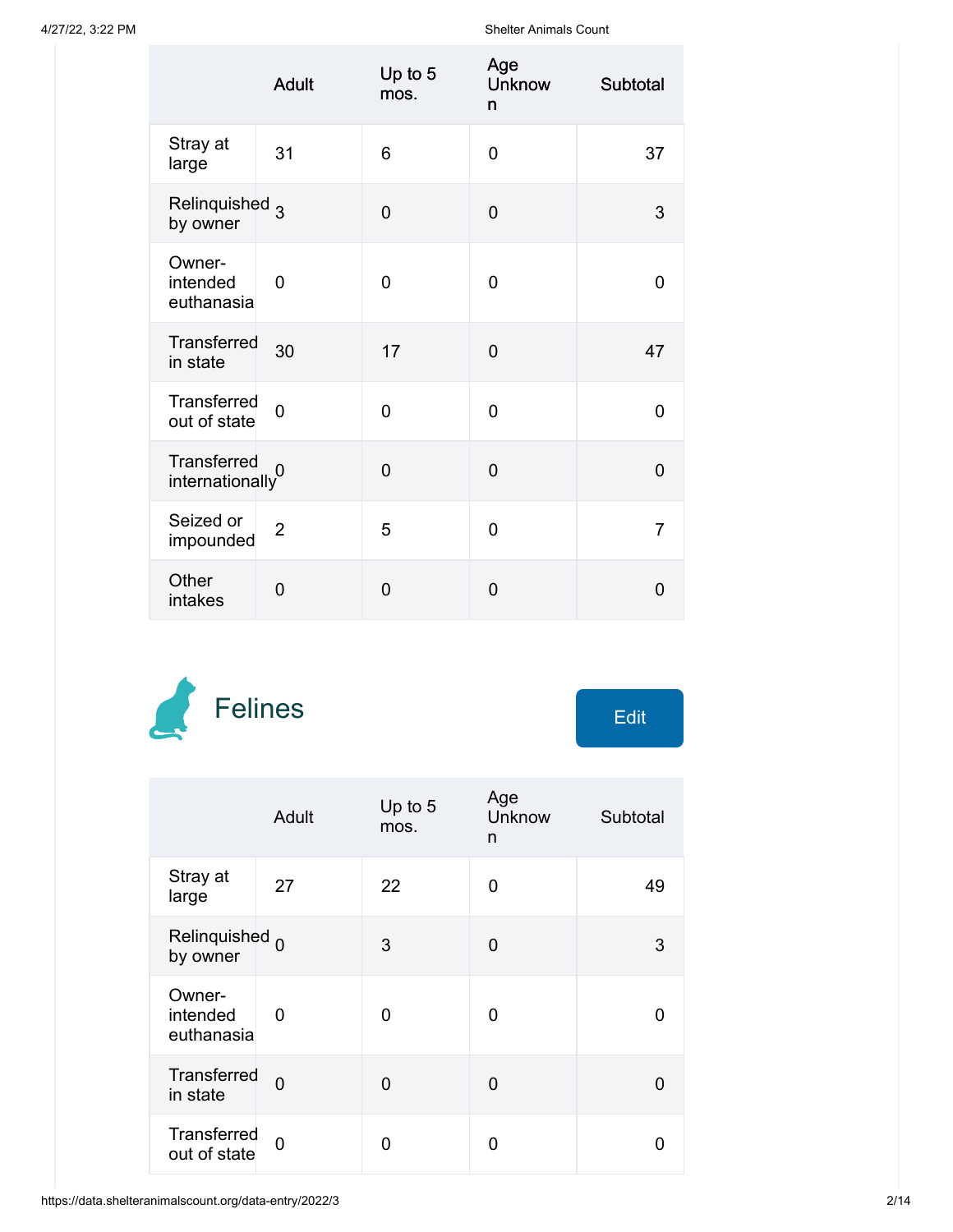|                                             | Adult          | Up to 5<br>mos. | Age<br><b>Unknow</b><br>n | Subtotal |
|---------------------------------------------|----------------|-----------------|---------------------------|----------|
| Transferred<br>internationally <sup>0</sup> |                | O               | 0                         |          |
| Seized or<br>impounded                      | $\overline{0}$ |                 | 0                         |          |
| Other<br>intakes                            | U              |                 |                           |          |

Rabbits Edit

|                                       | Adult          | Up to 5<br>mos. | Age<br>Unknow<br>n | Subtotal       |
|---------------------------------------|----------------|-----------------|--------------------|----------------|
| Stray at<br>large                     | 3              | 0               | 1                  | 4              |
| Relinquished <sub>0</sub><br>by owner |                | $\overline{0}$  | $\overline{0}$     | 0              |
| Owner-<br>intended<br>euthanasia      | 0              | 0               | 0                  | 0              |
| Transferred<br>in state               | $\overline{0}$ | $\overline{0}$  | 0                  | $\overline{0}$ |
| Transferred<br>out of state           | $\overline{0}$ | 0               | $\overline{0}$     | 0              |
| Transferred<br>internationally        | $\overline{0}$ | $\overline{0}$  | $\overline{0}$     | $\overline{0}$ |
| Seized or<br>impounded                | 0              | 0               | $\overline{0}$     | 0              |
| Other<br>intakes                      | $\overline{0}$ | $\overline{0}$  | $\overline{0}$     | $\overline{0}$ |

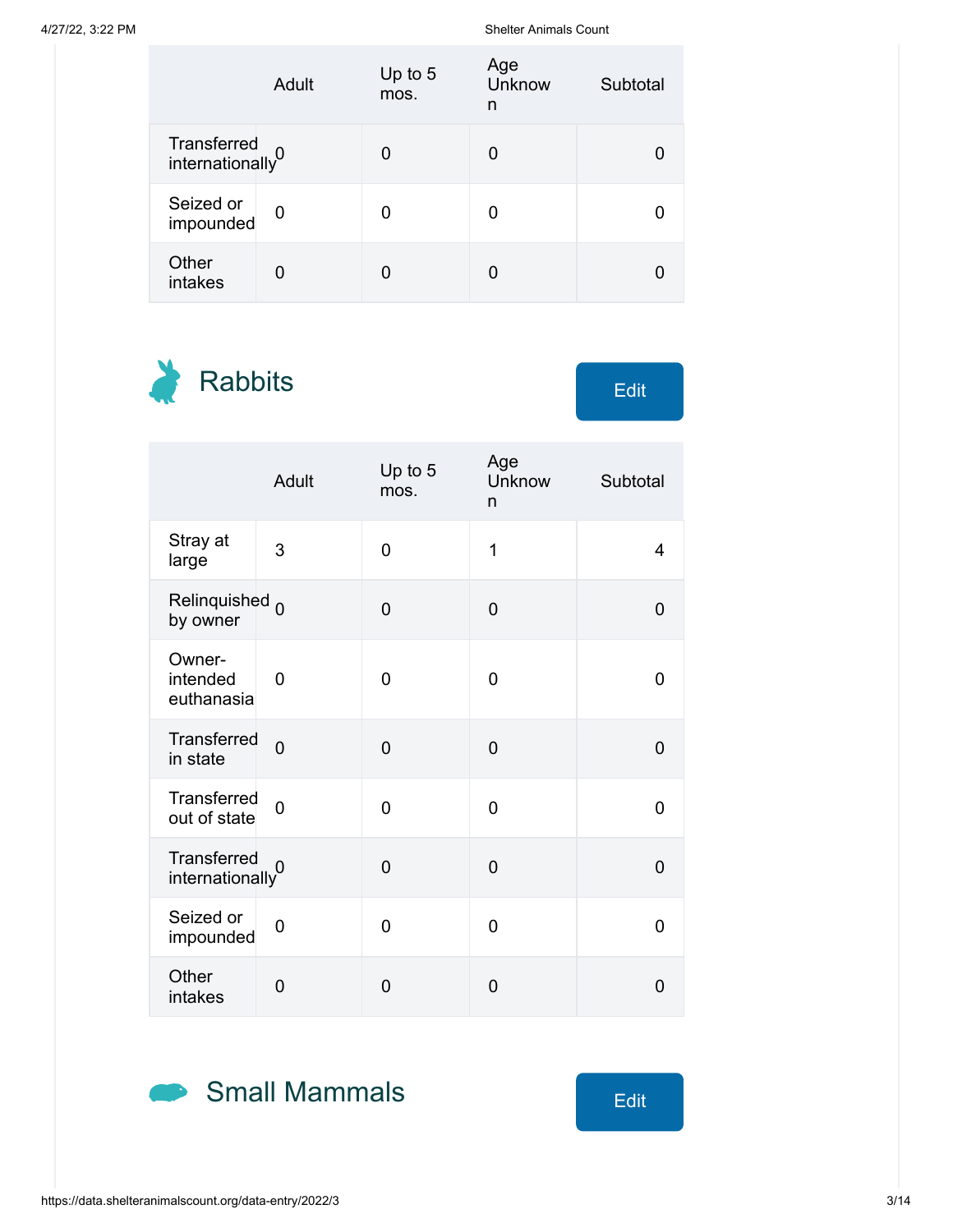|                                               | <b>Adult</b>   | Up to 5<br>mos. | Age<br><b>Unknow</b><br>n | Subtotal       |
|-----------------------------------------------|----------------|-----------------|---------------------------|----------------|
| Stray at<br>large                             | $\overline{0}$ | $\overline{2}$  | 5                         | $\overline{7}$ |
| Relinquished <sub>0</sub><br>by owner         |                | $\overline{0}$  | $\overline{0}$            | $\overline{0}$ |
| Owner-<br>intended<br>euthanasia              | $\overline{0}$ | $\overline{0}$  | 0                         | $\overline{0}$ |
| Transferred<br>in state                       | $\overline{0}$ | $\overline{0}$  | $\overline{0}$            | $\overline{0}$ |
| Transferred<br>out of state                   | $\overline{0}$ | $\overline{0}$  | $\overline{0}$            | $\overline{0}$ |
| Transferred<br>industerred<br>internationally |                | $\overline{0}$  | $\overline{0}$            | $\overline{0}$ |
| Seized or<br>impounded                        | $\overline{0}$ | $\overline{0}$  | $\Omega$                  | $\overline{0}$ |
| Other<br>intakes                              | $\overline{0}$ | $\overline{0}$  | 0                         | $\overline{0}$ |



|                                       | Adult          | Up to 5<br>mos. | Age<br>Unknow<br>n | Subtotal |
|---------------------------------------|----------------|-----------------|--------------------|----------|
| Stray at<br>large                     | 0              | 0               | O                  | O        |
| Relinquished <sub>0</sub><br>by owner |                | 0               | O                  | U        |
| Owner-<br>intended<br>euthanasia      | 0              | 0               | O                  | ŋ        |
| Transferred<br>in state               | $\Omega$       | 0               | 0                  | O        |
| Transferred<br>out of state           | $\overline{0}$ | 0               | ŋ                  | O        |

https://data.shelteranimalscount.org/data-entry/2022/3 4/14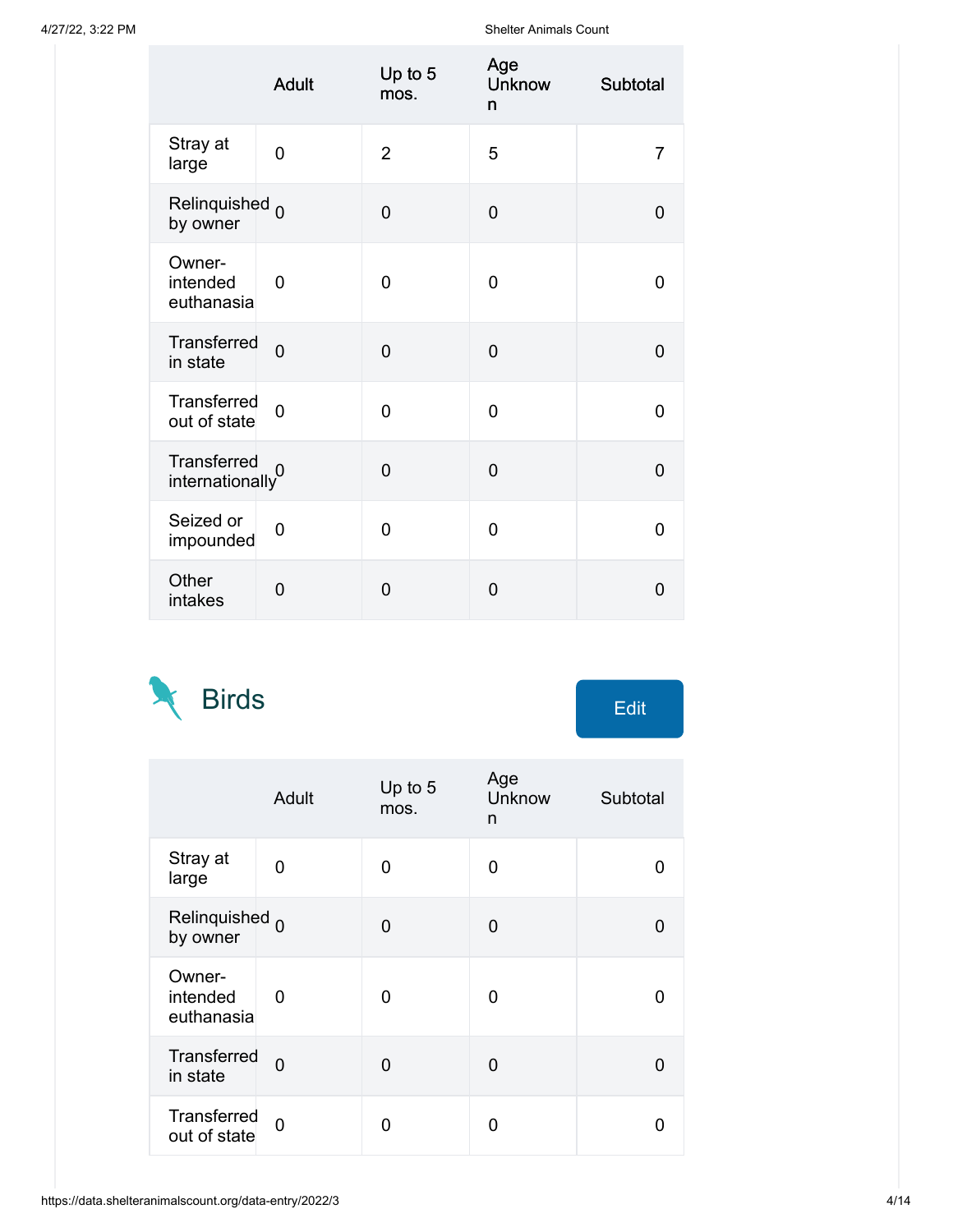|                                | Adult | Up to 5<br>mos. | Age<br>Unknow<br>n | Subtotal |
|--------------------------------|-------|-----------------|--------------------|----------|
| Transferred<br>internationally |       |                 | 0                  |          |
| Seized or<br>impounded         | 0     | ŋ               | 0                  |          |
| Other<br>intakes               |       |                 |                    |          |

# **SN** Reptile & Amphibians Edit

|                                             | Adult          | Up to 5<br>mos. | Age<br>Unknow<br>n | Subtotal       |
|---------------------------------------------|----------------|-----------------|--------------------|----------------|
| Stray at<br>large                           | $\overline{0}$ | 3               | 0                  | 3              |
| Relinquished <sub>0</sub><br>by owner       |                | $\overline{0}$  | 0                  | 0              |
| Owner-<br>intended<br>euthanasia            | 0              | 0               | 0                  | 0              |
| Transferred<br>in state                     | $\overline{0}$ | $\mathbf 0$     | $\overline{0}$     | 0              |
| Transferred<br>out of state                 | $\overline{0}$ | $\overline{0}$  | 0                  | $\overline{0}$ |
| Transferred<br>internationally <sup>0</sup> |                | 0               | 0                  | $\overline{0}$ |
| Seized or<br>impounded                      | 0              | 0               | $\overline{0}$     | $\overline{0}$ |
| Other<br>intakes                            | $\overline{0}$ | $\overline{0}$  | $\overline{0}$     | $\overline{0}$ |

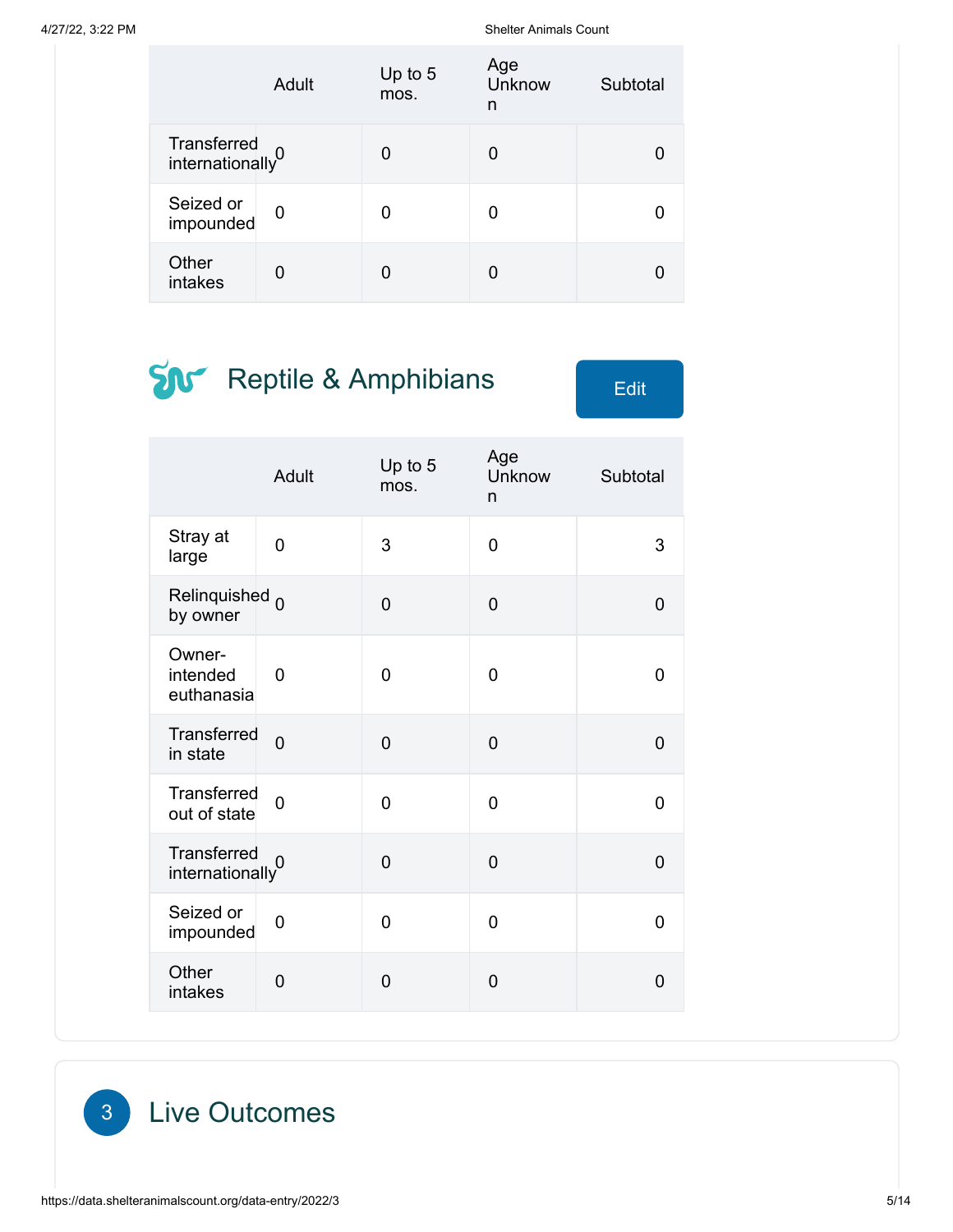

|                                    | Adult          | Up to 5<br>mos. | Age<br>Unknow<br>n | Subtotal |
|------------------------------------|----------------|-----------------|--------------------|----------|
| Adoption                           | 40             | 21              | 0                  | 61       |
| Returned<br>to owner               | 17             | 5               | $\mathbf 0$        | 22       |
| Transferred<br>in state            | $\Omega$       | 1               | $\Omega$           | 1        |
| <b>Transferred</b><br>out of state | $\overline{0}$ | $\overline{0}$  | $\Omega$           | 0        |
| Transferred<br>internationally     | $\mathbf 0$    | $\overline{0}$  | $\Omega$           | 0        |
| Returned<br>to field               | 17             | 5               | 0                  | 22       |
| Other<br>live<br>outcome           | 0              | O               | O                  | O        |



|                                             | Adult    | Up to 5<br>mos. | Age<br>Unknow<br>n | Subtotal |
|---------------------------------------------|----------|-----------------|--------------------|----------|
| Adoption                                    | 14       | 13              | 0                  | 27       |
| Returned<br>to owner                        | 2        | 0               | 0                  | 2        |
| Transferred<br>in state                     | $\Omega$ | U               | O                  |          |
| Transferred<br>out of state                 | $\Omega$ | 0               | 0                  |          |
| Transferred<br>internationally <sup>0</sup> |          | ი               | ი                  |          |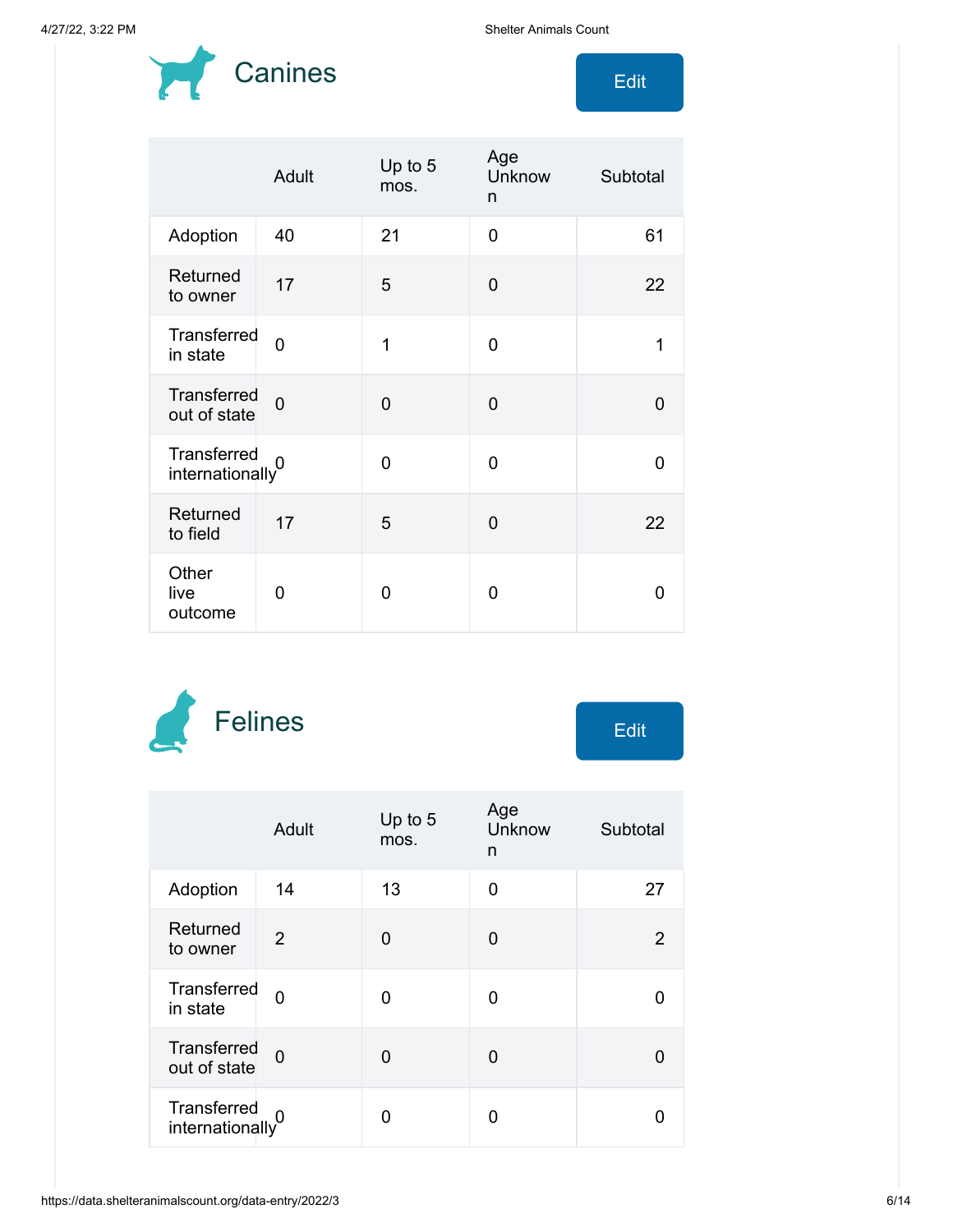|                          | Adult | Up to 5<br>mos. | Age<br>Unknow<br>n | Subtotal |
|--------------------------|-------|-----------------|--------------------|----------|
| Returned<br>to field     | 3     |                 | 0                  | 3        |
| Other<br>live<br>outcome | 0     |                 | 0                  |          |

Rabbits Edit

|                                    | Adult          | Up to 5<br>mos. | Age<br>Unknow<br>n | Subtotal       |
|------------------------------------|----------------|-----------------|--------------------|----------------|
| Adoption                           | 1              | $\overline{0}$  | $\overline{0}$     | 1              |
| Returned<br>to owner               | $\overline{0}$ | $\overline{0}$  | $\overline{0}$     | 0              |
| Transferred<br>in state            | $\overline{0}$ | 0               | 0                  | 0              |
| <b>Transferred</b><br>out of state | $\Omega$       | $\overline{0}$  | 0                  | $\overline{0}$ |
| Transferred<br>internationally     | 0              | 0               | 0                  | 0              |
| Returned<br>to field               | $\overline{0}$ | $\overline{0}$  | 0                  | 0              |
| Other<br>live<br>outcome           | 0              | 0               | 0                  | 0              |

### Small Mammals Edit

|          | Adult | Up to 5<br>$m$ os. | Age<br>Unknow | Subtotal |
|----------|-------|--------------------|---------------|----------|
| Adoption | 3     | 3                  |               |          |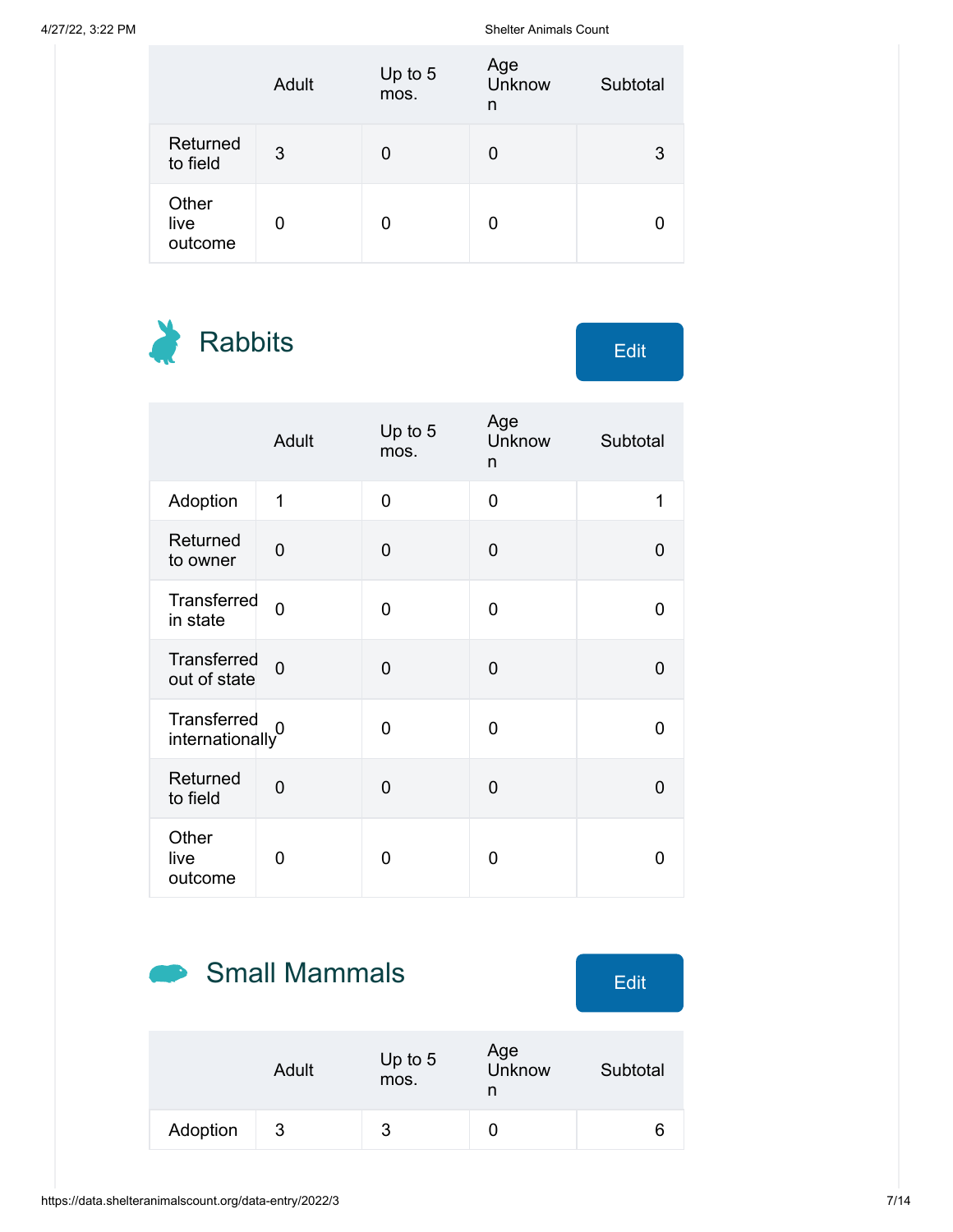|                                       | Adult          | Up to 5<br>mos. | Age<br>Unknow<br>n | Subtotal     |
|---------------------------------------|----------------|-----------------|--------------------|--------------|
| Returned<br>to owner                  | 0              | $\mathbf 0$     | $\mathbf 0$        | 0            |
| Transferred<br>in state               | $\overline{0}$ | 0               | 0                  | 0            |
| <b>Transferred</b><br>out of state    | $\overline{0}$ | $\Omega$        | $\Omega$           | 0            |
| <b>Transferred</b><br>internationally |                | $\Omega$        | 0                  | O            |
| Returned<br>to field                  | $\overline{0}$ | $\Omega$        | $\Omega$           | O            |
| Other<br>live<br>outcome              | 0              | 0               | 0                  | $\mathbf{I}$ |

Birds Edit  $\sqrt{2}$ 

|                                             | Adult          | Up to 5<br>mos. | Age<br>Unknow<br>n | Subtotal       |
|---------------------------------------------|----------------|-----------------|--------------------|----------------|
| Adoption                                    | $\overline{0}$ | $\overline{0}$  | 0                  | $\overline{0}$ |
| Returned<br>to owner                        | $\overline{0}$ | 0               | 0                  | $\overline{0}$ |
| Transferred<br>in state                     | $\overline{0}$ | 0               | 0                  | $\overline{0}$ |
| Transferred<br>out of state                 | $\overline{0}$ | 0               | 0                  | 0              |
| Transferred<br>internationally <sup>0</sup> |                | 0               | 0                  | 0              |
| Returned<br>to field                        | $\overline{0}$ | 0               | 0                  | $\Omega$       |
| Other<br>live<br>outcome                    | 0              | 0               | 0                  | O              |

https://data.shelteranimalscount.org/data-entry/2022/3 8/14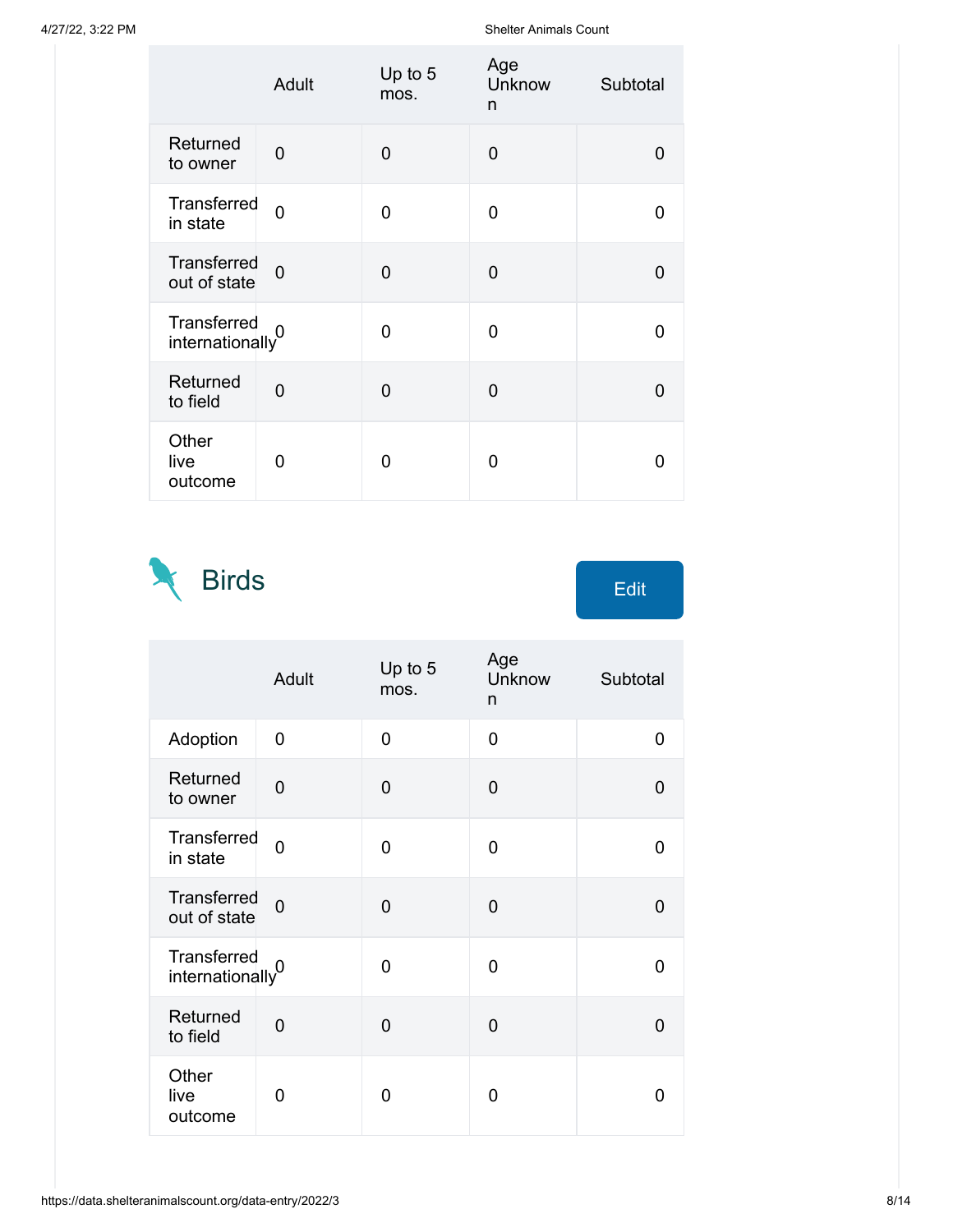### $\sum_{i=1}^{n}$  Reptile & Amphibians  $\sum_{i=1}^{n}$

|                                             | Adult          | Up to 5<br>mos. | Age<br>Unknow<br>n | Subtotal |
|---------------------------------------------|----------------|-----------------|--------------------|----------|
| Adoption                                    | 0              | $\overline{0}$  | 0                  | 0        |
| Returned<br>to owner                        | $\overline{0}$ | $\overline{0}$  | $\overline{0}$     | 0        |
| Transferred<br>in state                     | $\Omega$       | $\overline{0}$  | 0                  | 0        |
| Transferred<br>out of state                 | $\Omega$       | $\overline{0}$  | $\overline{0}$     | $\Omega$ |
| Transferred<br>internationally <sup>0</sup> |                | $\overline{0}$  | 0                  | 0        |
| Returned<br>to field                        | $\overline{0}$ | $\overline{0}$  | 0                  | 0        |
| Other<br>live<br>outcome                    | 0              | 0               | 0                  | 0        |

### 4 Other Outcomes



|                       | Adult | Up to 5<br>mos. | Age<br><b>Unknow</b><br>n | Subtotal |
|-----------------------|-------|-----------------|---------------------------|----------|
| Died in<br>care       | 0     | 1               | 0                         |          |
| Lost in<br>care       | 0     | 0               | 0                         |          |
| Shelter<br>euthanasia | 0     | 0               | Ω                         |          |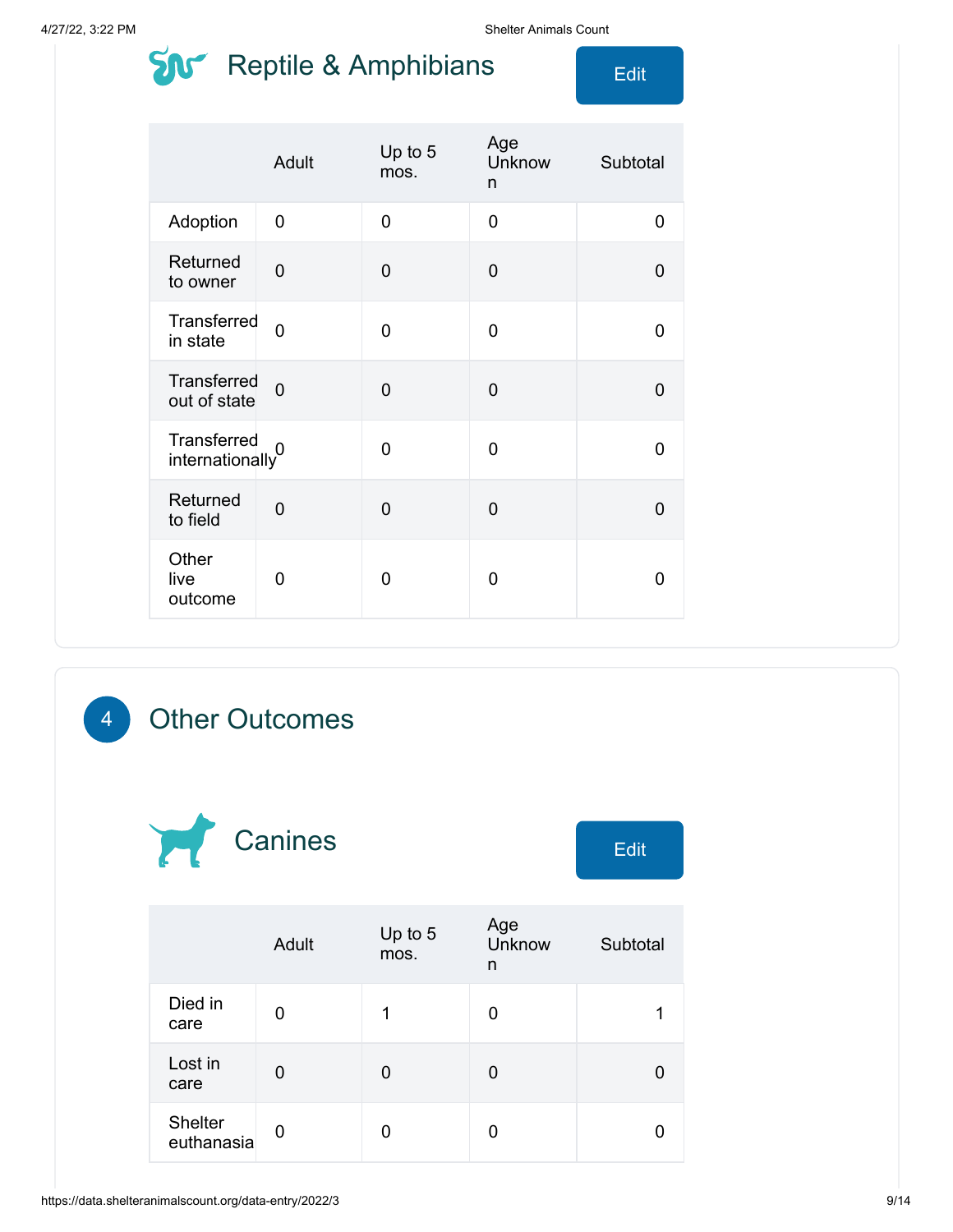|                                 | Adult | Up to $5$<br>mos. | Age<br>Unknow<br>n | Subtotal |
|---------------------------------|-------|-------------------|--------------------|----------|
| Owner<br>intended<br>euthanasia |       |                   |                    |          |





|                                 | Adult    | Up to 5<br>mos. | Age<br>Unknow<br>n | Subtotal |
|---------------------------------|----------|-----------------|--------------------|----------|
| Died in<br>care                 | O        | 0               | O                  |          |
| Lost in<br>care                 | $\Omega$ | 0               | 0                  |          |
| <b>Shelter</b><br>euthanasia    | 0        | 0               | 0                  |          |
| Owner<br>intended<br>euthanasia | 0        | 0               | 0                  |          |



|                                 | Adult | Up to 5<br>mos. | Age<br>Unknow<br>n | Subtotal |
|---------------------------------|-------|-----------------|--------------------|----------|
| Died in<br>care                 | 0     | 0               | 0                  |          |
| Lost in<br>care                 | 0     | 0               | 0                  |          |
| <b>Shelter</b><br>euthanasia    | 0     | 0               | 0                  |          |
| Owner<br>intended<br>euthanasia | 0     | 0               | 0                  |          |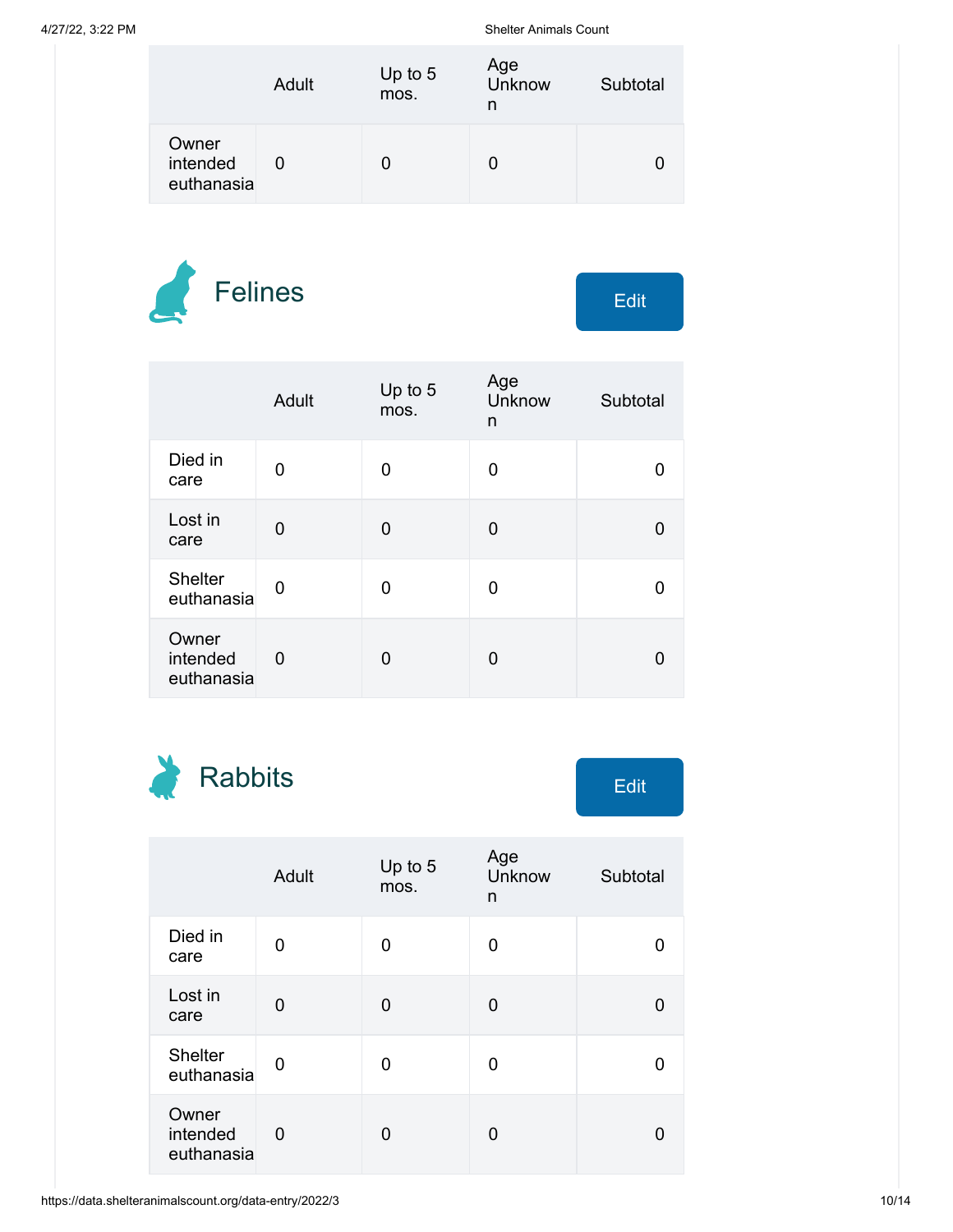### Small Mammals **Edit**

4/27/22, 3:22 PM Shelter Animals Count

|                                 | Adult | Up to 5<br>mos. | Age<br>Unknow<br>n | Subtotal |
|---------------------------------|-------|-----------------|--------------------|----------|
| Died in<br>care                 | 0     | 0               | 0                  |          |
| Lost in<br>care                 | 0     | 0               | 0                  |          |
| <b>Shelter</b><br>euthanasia    | 0     | 0               | O                  |          |
| Owner<br>intended<br>euthanasia | 0     | 0               | 0                  |          |

Birds Edit

|                                 | Adult | Up to 5<br>mos. | Age<br><b>Unknow</b><br>n | Subtotal |
|---------------------------------|-------|-----------------|---------------------------|----------|
| Died in<br>care                 | 0     | 0               | 0                         | O        |
| Lost in<br>care                 | 0     | 0               | 0                         | O        |
| <b>Shelter</b><br>euthanasia    | 0     | 0               | 0                         | U        |
| Owner<br>intended<br>euthanasia | 0     | 0               | U                         | O        |

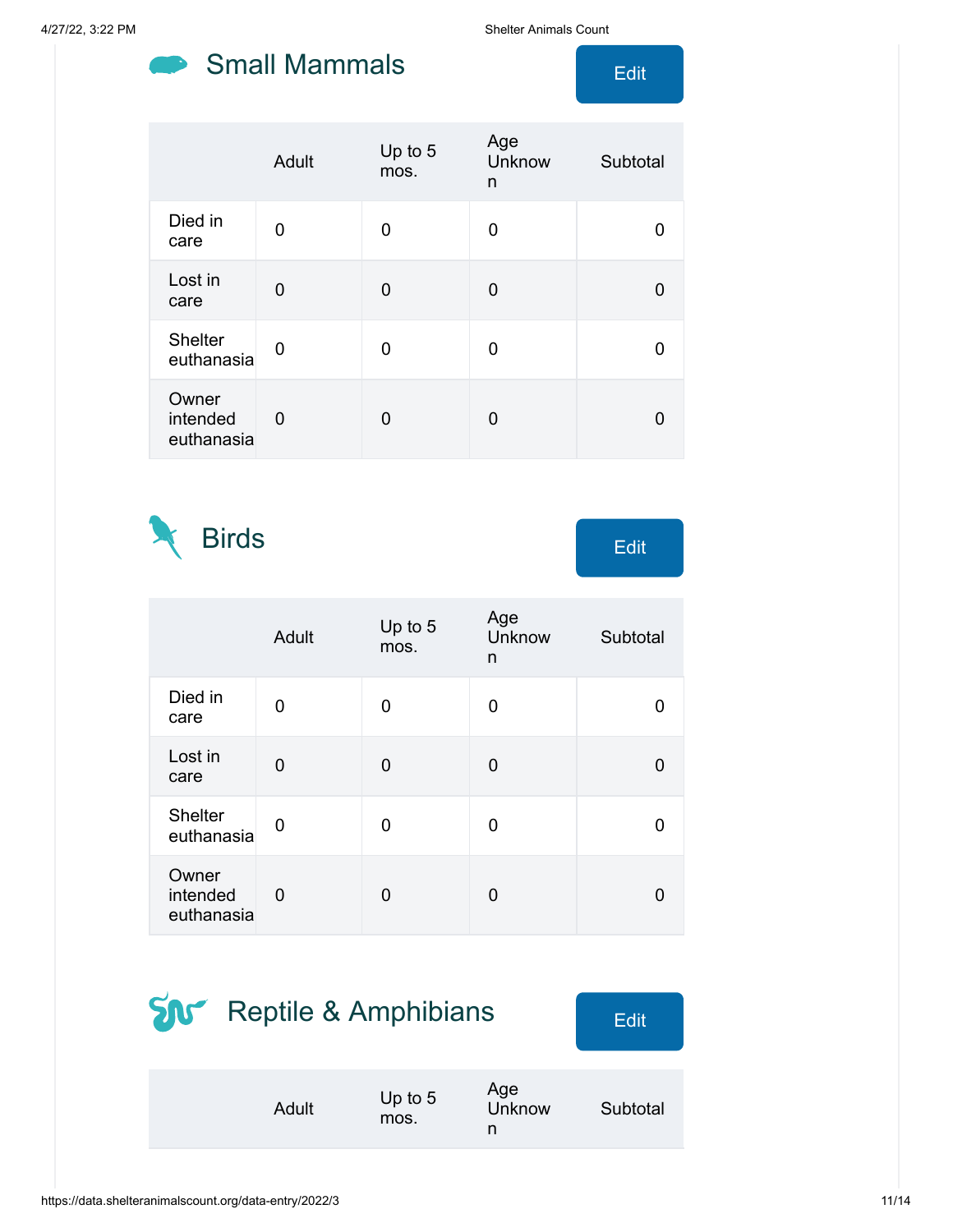|                                 | Adult          | Up to 5<br>mos. | Age<br>Unknow<br>n | Subtotal |
|---------------------------------|----------------|-----------------|--------------------|----------|
| Died in<br>care                 | 0              | O               | 0                  | 0        |
| Lost in<br>care                 | 0              | 0               | 0                  | 0        |
| Shelter<br>euthanasia           | 0              | 0               | 0                  | 0        |
| Owner<br>intended<br>euthanasia | $\overline{0}$ | 0               | 0                  | 0        |

#### 5 Animal Counts



|                                                                    | Total |
|--------------------------------------------------------------------|-------|
| Number of canines in care at the beginning of<br>March 2022        | 47    |
| Number of canines in care at the end of March<br>2022              | 59    |
| Number of foster canines in care at the beginning<br>of March 2022 |       |
| Number of foster canines in care at the end of<br>March 2022       |       |

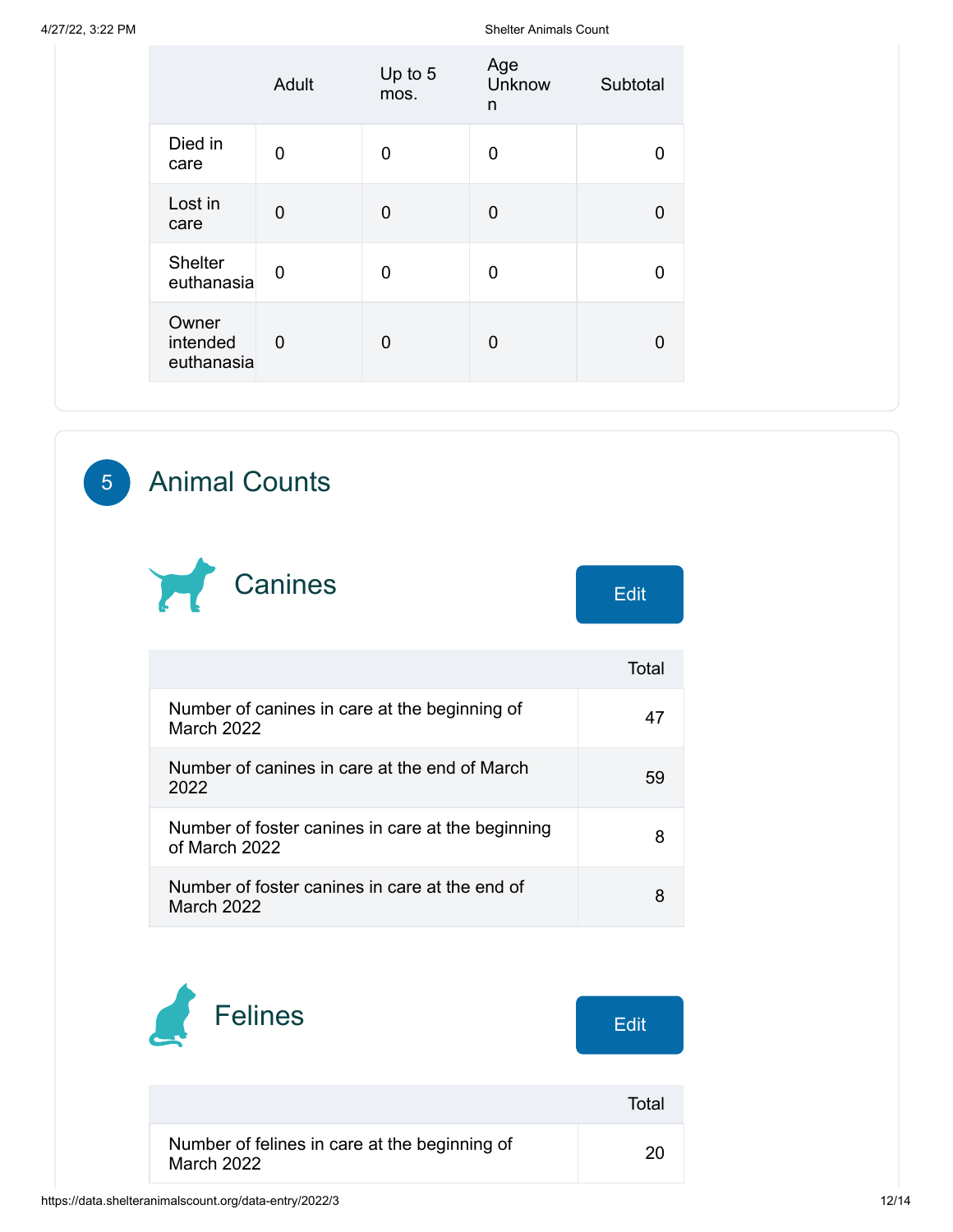|                                                                    | Total |
|--------------------------------------------------------------------|-------|
| Number of felines in care at the end of March<br>2022              | 24    |
| Number of foster felines in care at the beginning<br>of March 2022 | 73    |
| Number of foster felines in care at the end of<br>March 2022       | 73    |

 $\blacktriangleright$ Rabbits Edit

|                                                                    | Total |
|--------------------------------------------------------------------|-------|
| Number of rabbits in care at the beginning of<br>March 2022        |       |
| Number of rabbits in care at the end of March<br>2022              |       |
| Number of foster rabbits in care at the beginning<br>of March 2022 |       |
| Number of foster rabbits in care at the end of<br>March 2022       |       |



|                                                                          | lota |
|--------------------------------------------------------------------------|------|
| Number of small mammals in care at the<br>beginning of March 2022        |      |
| Number of small mammals in care at the end of<br>March 2022              |      |
| Number of foster small mammals in care at the<br>beginning of March 2022 |      |
| Number of foster small mammals in care at the<br>end of March 2022       |      |